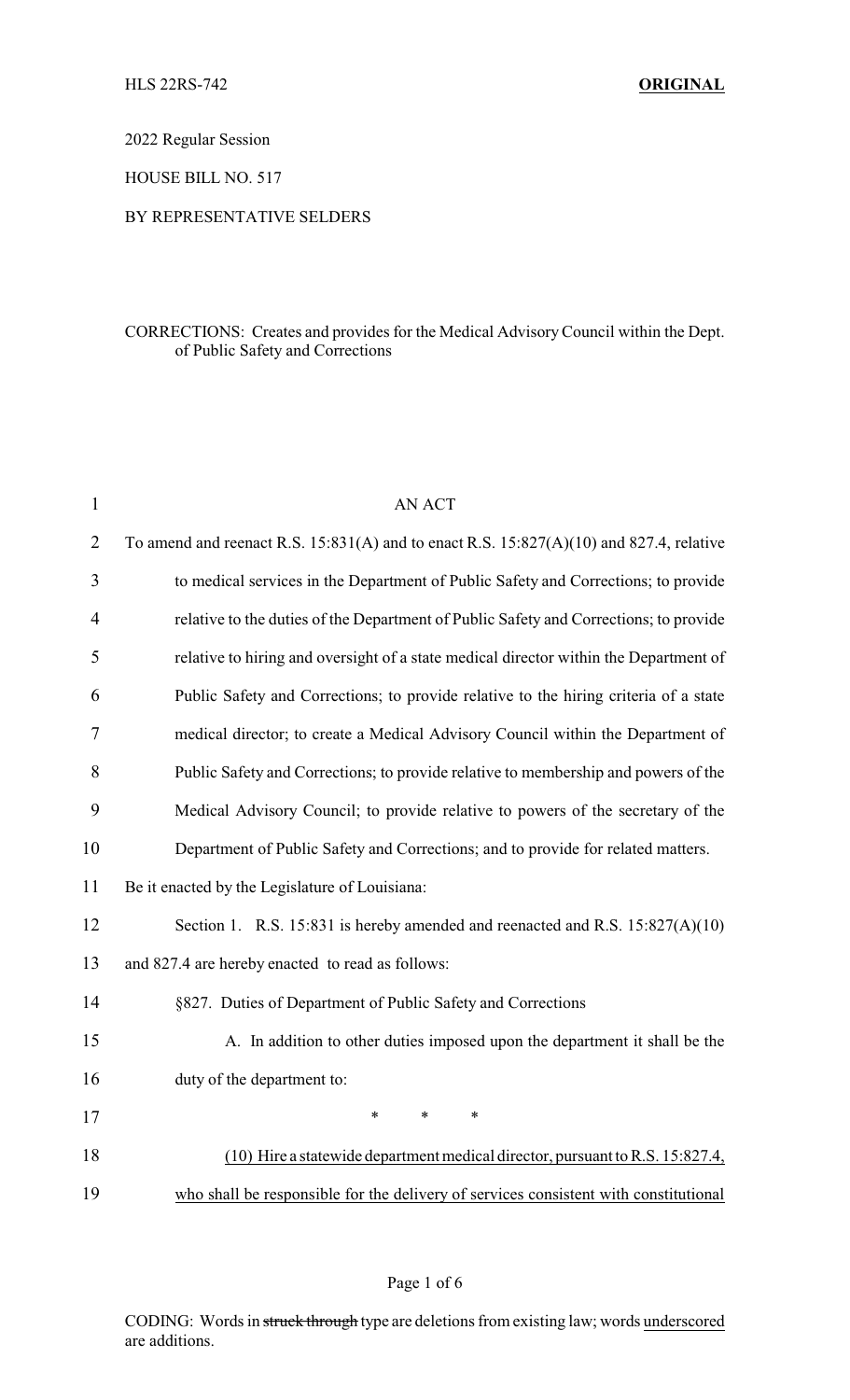| $\mathbf{1}$   | standards of preventive, chronic, and acute medical care for all people sentenced to |  |  |
|----------------|--------------------------------------------------------------------------------------|--|--|
| $\overline{2}$ | state custody.                                                                       |  |  |
| 3              | *<br>*<br>*                                                                          |  |  |
| 4              | §827.4. Medical director; establishment of medical advisory council                  |  |  |
| 5              | A.(1) The secretary of the Department of Public Safety and Corrections shall         |  |  |
| 6              | hire a statewide department medical director, pursuant to this Section, whose        |  |  |
| 7              | qualifications and duties shall be approved by the Department of Public Safety and   |  |  |
| 8              | Corrections Medical Advisory Council.                                                |  |  |
| 9              | The medical director shall meet all of the following criteria:<br>(2)                |  |  |
| 10             | (a) Be a full-time public employee of the Department of Public Safety and            |  |  |
| 11             | Corrections.                                                                         |  |  |
| 12             | (b) Not be engaged in the practice of medicine outside of the Department of          |  |  |
| 13             | Public Safety and Corrections.                                                       |  |  |
| 14             | (3) The medical director shall be compensated comparably with equivalent             |  |  |
| 15             | roles in the state of Louisiana's public health system.                              |  |  |
| 16             | The medical director and related department staff are subject to the<br>(4)          |  |  |
| 17             | employment limitations of R.S. 15:825.3.                                             |  |  |
| 18             | The Medical Advisory Council is hereby created within the<br>B(1)                    |  |  |
| 19             | Department of Public Safety and Corrections and shall consist of thirteen members,   |  |  |
| 20             | with at least one representative from each of the following disciplines or           |  |  |
| 21             | associations:                                                                        |  |  |
| 22             | (a) Orthopedics.                                                                     |  |  |
| 23             | (b) Obstetrics or gynecology.                                                        |  |  |
| 24             | (c) Cardiology.                                                                      |  |  |
| 25             | (d) Interventional pain management.                                                  |  |  |
| 26             | (e) Family practice.                                                                 |  |  |
| 27             | (f) Physical and occupational therapy.                                               |  |  |
| 28             | (g) Oncology.                                                                        |  |  |
| 29             | (h) Psychology or psychiatry.                                                        |  |  |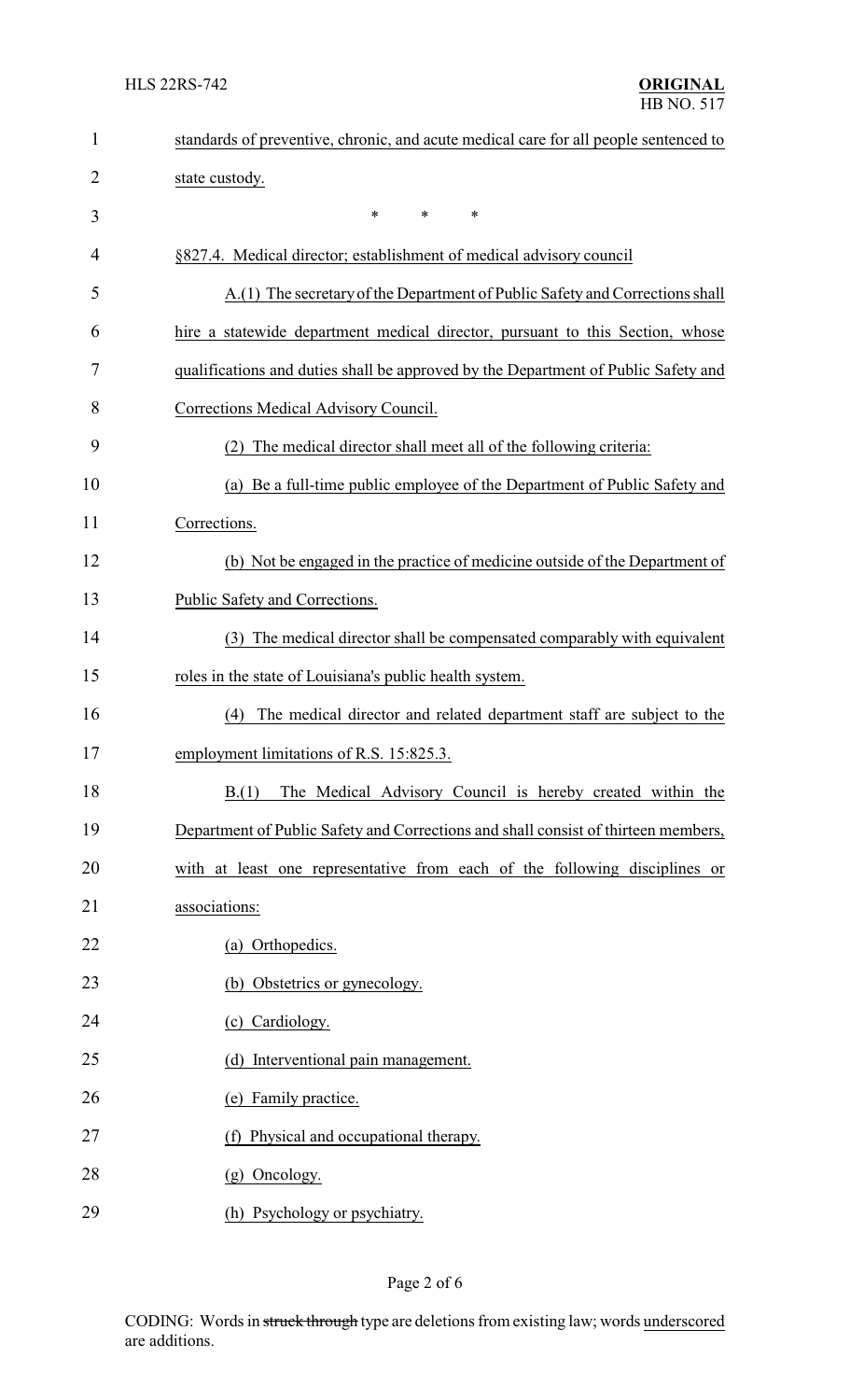| $\mathbf{1}$ | General internal medicine.<br>(i)                                                     |  |  |
|--------------|---------------------------------------------------------------------------------------|--|--|
| 2            | The dean of Louisiana State University School of Medicine, or his<br>(i)              |  |  |
| 3            | designee.                                                                             |  |  |
| 4            | (k) The dean of Tulane Medical School, or his designee.                               |  |  |
| 5            | The dean of Xavier University College of Pharmacy, or his designee.<br>(1)            |  |  |
| 6            | (m) The Director of Louisiana Department of Health, or his designee.                  |  |  |
| 7            | The professional association in the state of Louisiana that represents each           |  |  |
| 8            | discipline enumerated in Paragraph (1) of this Subsection shall provide the secretary |  |  |
| 9            | the names of three nominees, from which at least one representative shall be chosen   |  |  |
| 10           | by the secretary to represent their respective discipline on the council.             |  |  |
| 11           | The secretary may consider and appoint additional representatives in<br>(c)           |  |  |
| 12           | order to fulfill his duties as defined in this Section.                               |  |  |
| 13           | C. The council shall provide advice and consent to the department regarding           |  |  |
| 14           | the following:                                                                        |  |  |
| 15           | Hiring and retention of the statewide department medical director.<br>(1)             |  |  |
| 16           | Department policies in accordance with this Chapter before submission                 |  |  |
| 17           | to the secretary for initial and subsequent formal adoption and promulgation in       |  |  |
| 18           | accordance with the Administrative Procedure Act, R.S. 49:950 et seq.                 |  |  |
| 19           | (3) Post-mortem review.                                                               |  |  |
| 20           | Advisement and approval of a correctional health electronic records<br>(4)            |  |  |
| 21           | system that is compatible with major hospitals and health providers outside the       |  |  |
| 22           | correctional institutions.                                                            |  |  |
| 23           | (5) Other reasonably related responsibilities of institutional oversight.             |  |  |
| 24           | D. The council shall nominate and elect a chair, vice chair, and secretary,           |  |  |
| 25           | and hold meetings no less than annually.                                              |  |  |
| 26           | The initial members of the medical advisory council shall serve until<br>Е.           |  |  |
| 27           | August 14, 2025, and all subsequent members shall serve three-year terms beginning    |  |  |
| 28           | on August fifteenth of each successive term.                                          |  |  |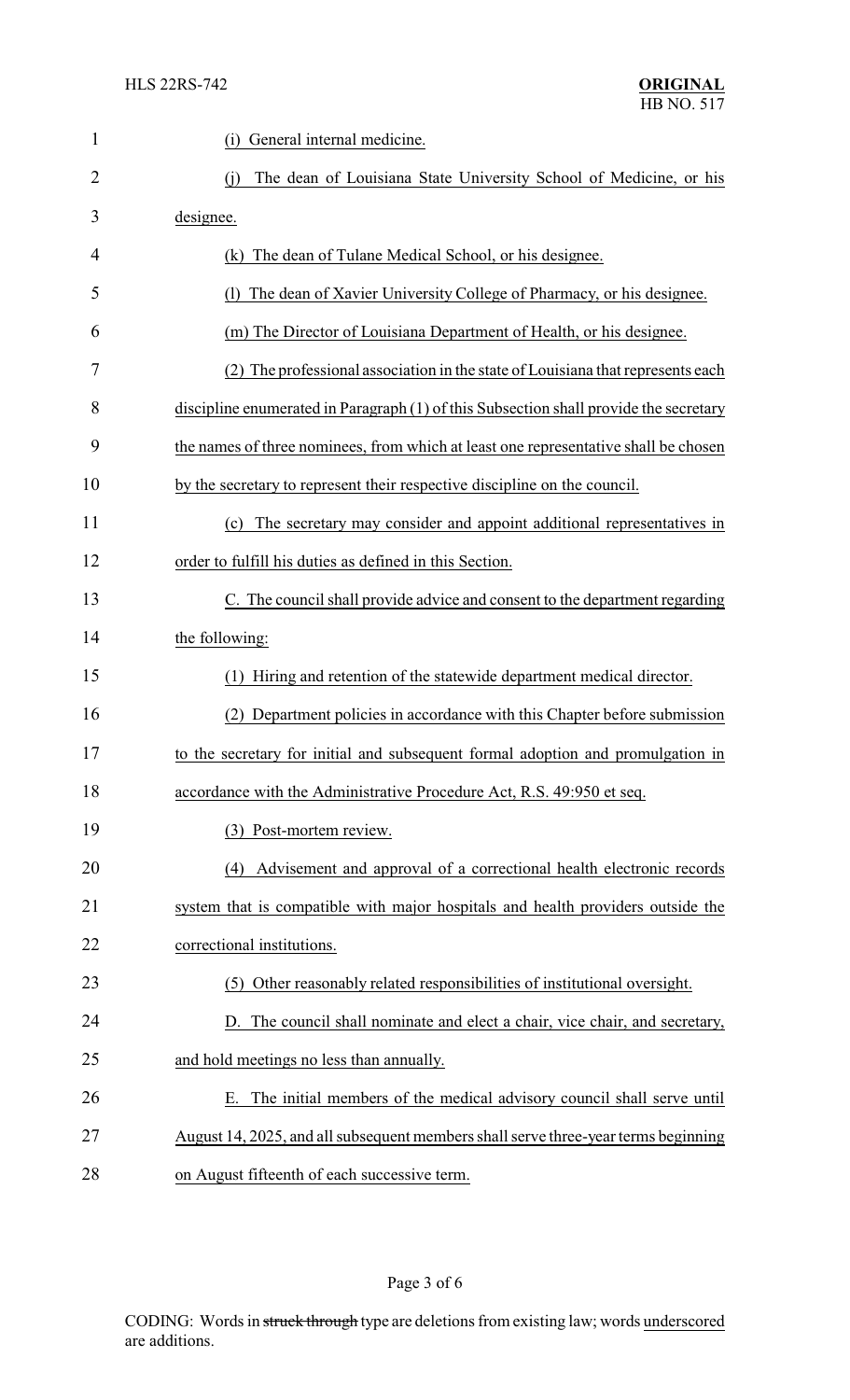| $\mathbf{1}$   | F. The secretary shall have the authority to contract with consultants to assist       |  |
|----------------|----------------------------------------------------------------------------------------|--|
| $\overline{2}$ | the medical advisory council and medical director in the promulgation and review       |  |
| 3              | of institutional policies and practices.                                               |  |
| 4              | $\ast$<br>$\ast$<br>*                                                                  |  |
| 5              | §831. Medical care of inmates; testing                                                 |  |
| 6              | A. The secretary of the Department of Public Safety and Corrections, using             |  |
| 7              | the advice and consent of the Department of Public Safety and Corrections Medical      |  |
| 8              | Advisory Council, shall establish and shall prescribe standards for health, medical,   |  |
| 9              | and dental services for each institution, including preventive, diagnostic, and        |  |
| 10             | therapeutic measures on both an outpatient and a hospital basis, for all types of      |  |
| 11             | patients. An inmate may be taken to a medical facility outside the institution when    |  |
| 12             | deemed necessary by the director. However, in situations which are not life-           |  |
| 13             | threatening, the medical facility selected to treat the inmate shall be a part of the  |  |
| 14             | state's charity hospital system. In emergency situations where treatment by a state    |  |
| 15             | charity hospital is not available or feasible, the inmate may receive emergency        |  |
| 16             | treatment at the nearest private medical facility. As soon as practicable, the inmate  |  |
| 17             | should be transferred to a facility operated by the state's charity hospital system.   |  |
| 18             | Notwithstanding any law to the contrary, all payments to private hospitals or health   |  |
| 19             | care providers shall be governed by R.S. $15:824(B)(1)(c)$ . No monies appropriated    |  |
| 20             | to the department from the state general fund or from dedicated funds shall be used    |  |
| 21             | for medical costs associated with organ transplants for inmates or for the purposes    |  |
| 22             | of providing cosmetic medical treatment of inmates, unless the condition               |  |
| 23             | necessitating such treatment or organ transplant arises or results from an accident or |  |
| 24             | situation which was the fault of the department or resulted from an action or lack of  |  |
| 25             | action on the part of the department. However, nothing in this Section shall prohibit  |  |
| 26             | an inmate from donating his vital organs for transplant purposes.                      |  |
| 27             | ∗<br>∗<br>*                                                                            |  |

# Page 4 of 6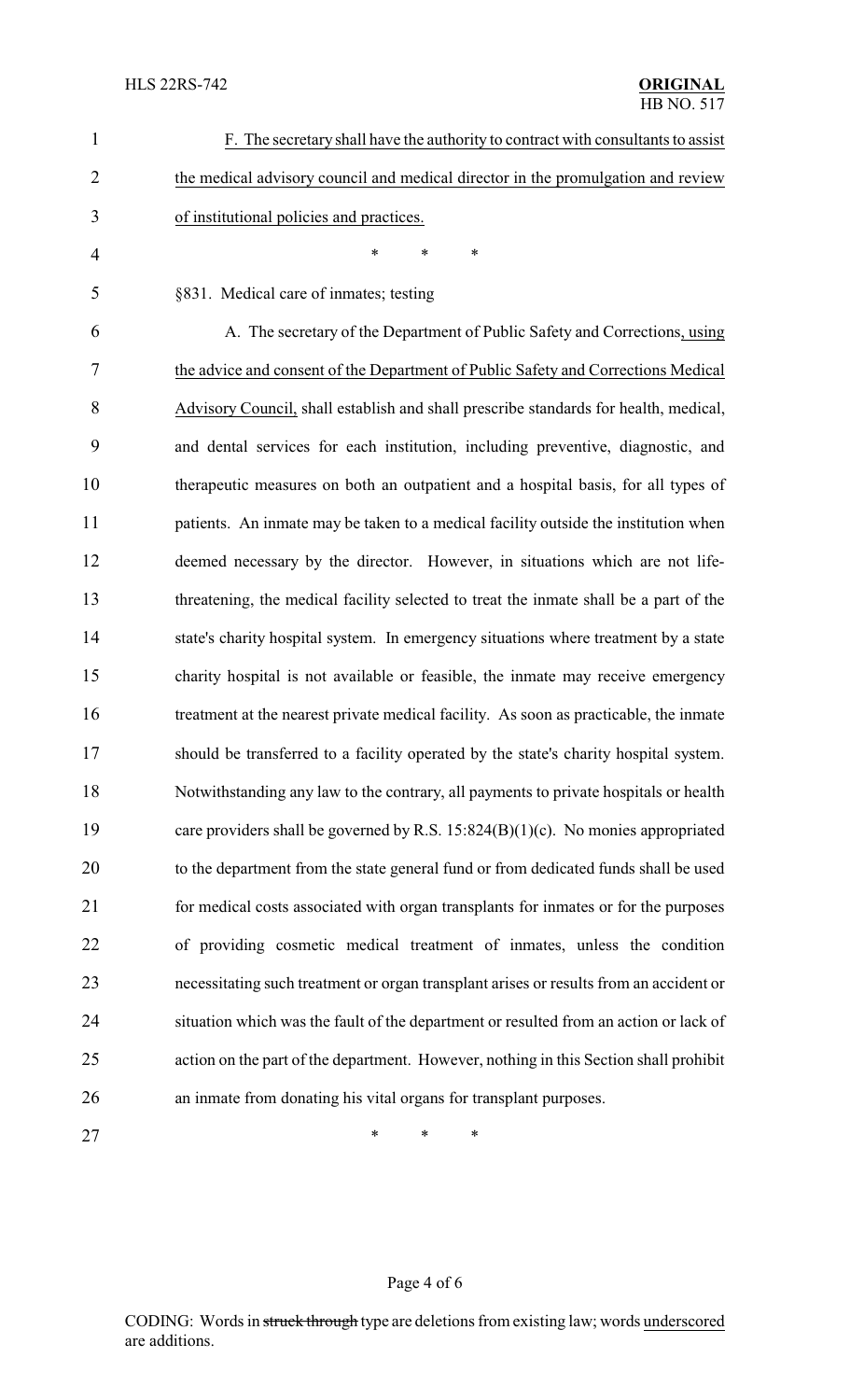#### DIGEST

The digest printed below was prepared by House Legislative Services. It constitutes no part of the legislative instrument. The keyword, one-liner, abstract, and digest do not constitute part of the law or proof or indicia of legislative intent. [R.S. 1:13(B) and 24:177(E)]

| HB 517 Original | 2022 Regular Session | Selders |
|-----------------|----------------------|---------|
|-----------------|----------------------|---------|

**Abstract:** Provides for the Medical AdvisoryCouncil and statewide medical director within DPS&C.

Present law (R.S. 15:827) provides relative to the duties of DPS&C.

Proposed law (R.S. 15:827(A)(10) retains present law and adds an additional duty of hiring a department medical director.

Proposed law provides that the department medical director shall be responsible for the delivery of services for persons sentenced to state custody.

Proposed law (R.S. 15:827.4) provides that the secretary of DPS&C shall hire a statewide medical director, subject to approval of the DPS&C Medical Advisory Council.

Proposed law provides for the criteria of the DPS&C medical director as both of the following:

- (1) Be a full-time employee of DPS&C.
- (2) Not be engaged in the practice of medicine outside of DPS&C.

Proposed law provides that the medical director shall be compensated comparably with equivalent roles in the state's public health system.

Proposed law creates the DPS&C Medical AdvisoryCouncil composed of 13 members from each of the following disciplines or associations: orthopedic surgery; obstetrics or gynecology; cardiology; interventional pain management; family practice; physical and occupational medicine; oncology; psychology or psychiatry; general internal medicine; La. State University School of Medicine dean, or designee; Tulane Medical School dean, or designee; Xavier University College of Pharmacy, or designee; and La. Dept. of Health director, or designee.

Present law provides that the professional association that represents each discipline shall provide the secretary with three nominees. Provides that the secretary shall choose the representative to represent their respective discipline on the council and that the secretary may appoint additional representatives.

Proposed law provides that the council shall advise DPS&C on the following:

- (1) Hiring and retaining the DPS&C medical director.
- (2) Departmental policies.
- (3) Post-mortem review.
- (4) Approval of health electronic records system.
- (5) Other reasonably related responsibilities.

### Page 5 of 6